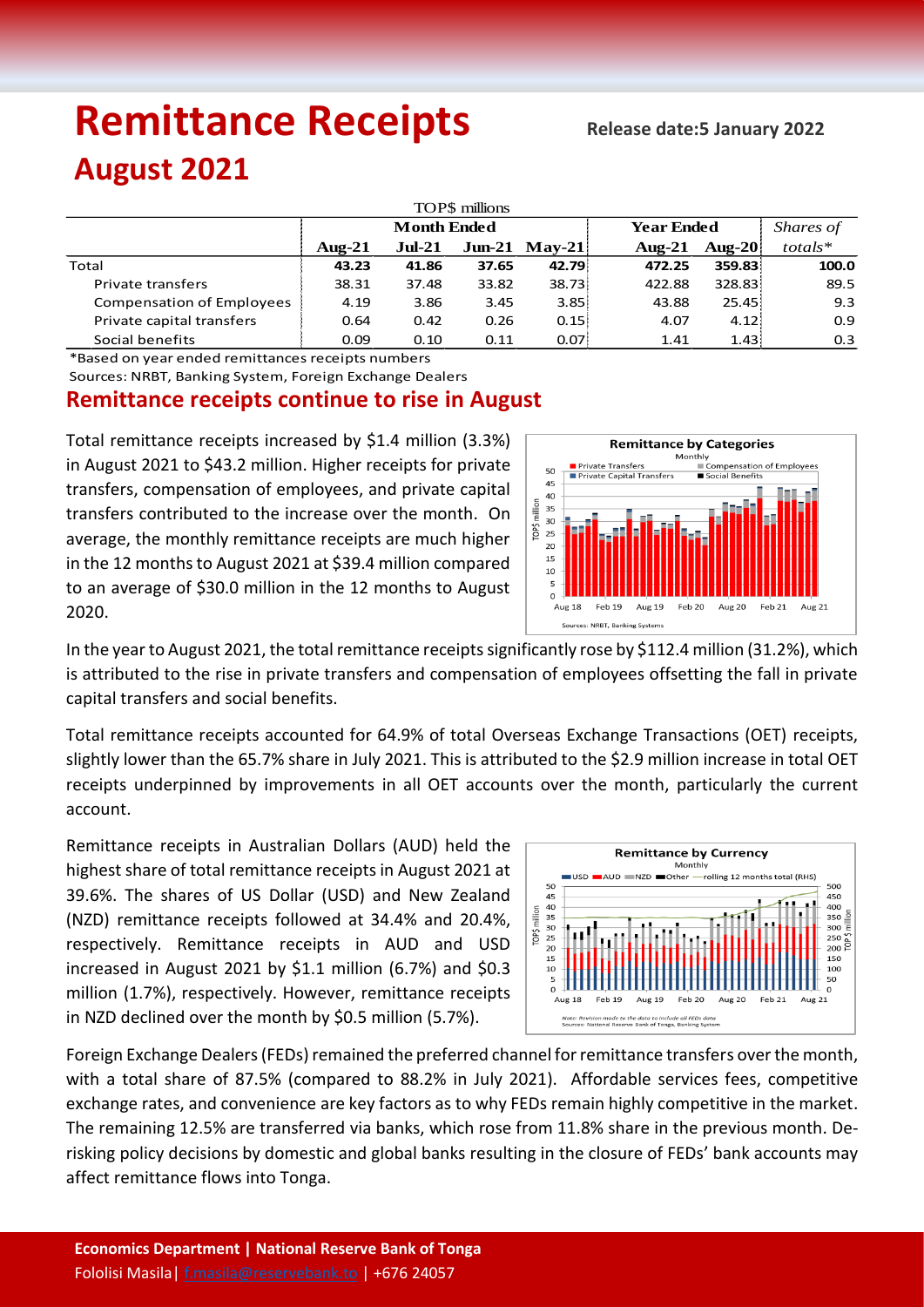#### **Private Transfers**

Private transfer receipts slightly rose by \$0.8 million (2.2%) to \$38.3 million in August, which consists mostly of family support and gifts from abroad. It holds the largest component of total remittance receipts with a 88.6% share and 58.6% share of the total OET receipts. Private transfer receipts in AUD and USD increased by \$0.7 million and \$0.3 million each, whereas the NZD receipts declined by \$0.4 million.

The total private transfers receipts also rose over the year to August 2021 by \$94.1 million (28.6%), driven mainly by receipts for family support. Private transfers consistently remained at high levels despite the ongoing economic impacts of the global pandemic, reflecting the strong support from the Tongan diaspora to their families in their times of need.

#### **Employee Compensation<sup>1</sup>**

Receipts for compensation of employees rose over the month by \$0.3 million (8.4%), due to higher receipts from seasonal workers in Australia of \$0.2 million (9.6%). Meanwhile, seasonal workers' receipts from New Zealand fell by \$0.1 million (16.1%). However, other wages and salaries increased over the month by \$0.3 million (25.4%).

In year-ended terms, the compensation of employees increased by \$18.4 million (72.4%). Receipts from seasonal workers continue to hold the highest share of



the compensation of employees at 70.4%. Meanwhile, the remaining 29.6% is attributed to other wages and salaries. Seasonal workers' receipts from Australia and New Zealand both continued to rise over the year by \$13.5 million (331.4%) and \$3.8 million (39.6%), respectively. Successful agreements on quarantine free travel from Tonga to New Zealand will also support the steady inflow of seasonal workers' receipts going forward.

#### **Private capital transfers & Social benefits**

In August 2021, private capital transfers rose over the month by \$0.2 million (54.6%) mostly for private households' construction, and renovation works. On the other hand, social benefits slightly fell by \$0.02 (15.0%), consisting mostly of pension funds. In year-ended terms, private capital transfers and social benefits both decreased by \$0.1 million (1.2%) and \$0.02 million (1.2%), respectively.

 $\overline{a}$ 

<sup>&</sup>lt;sup>1</sup> Employee compensation is the sum of wages and salaries from the seasonal workers abroad, Tongan residents working short term overseas, and resident employees serving foreign organizations.